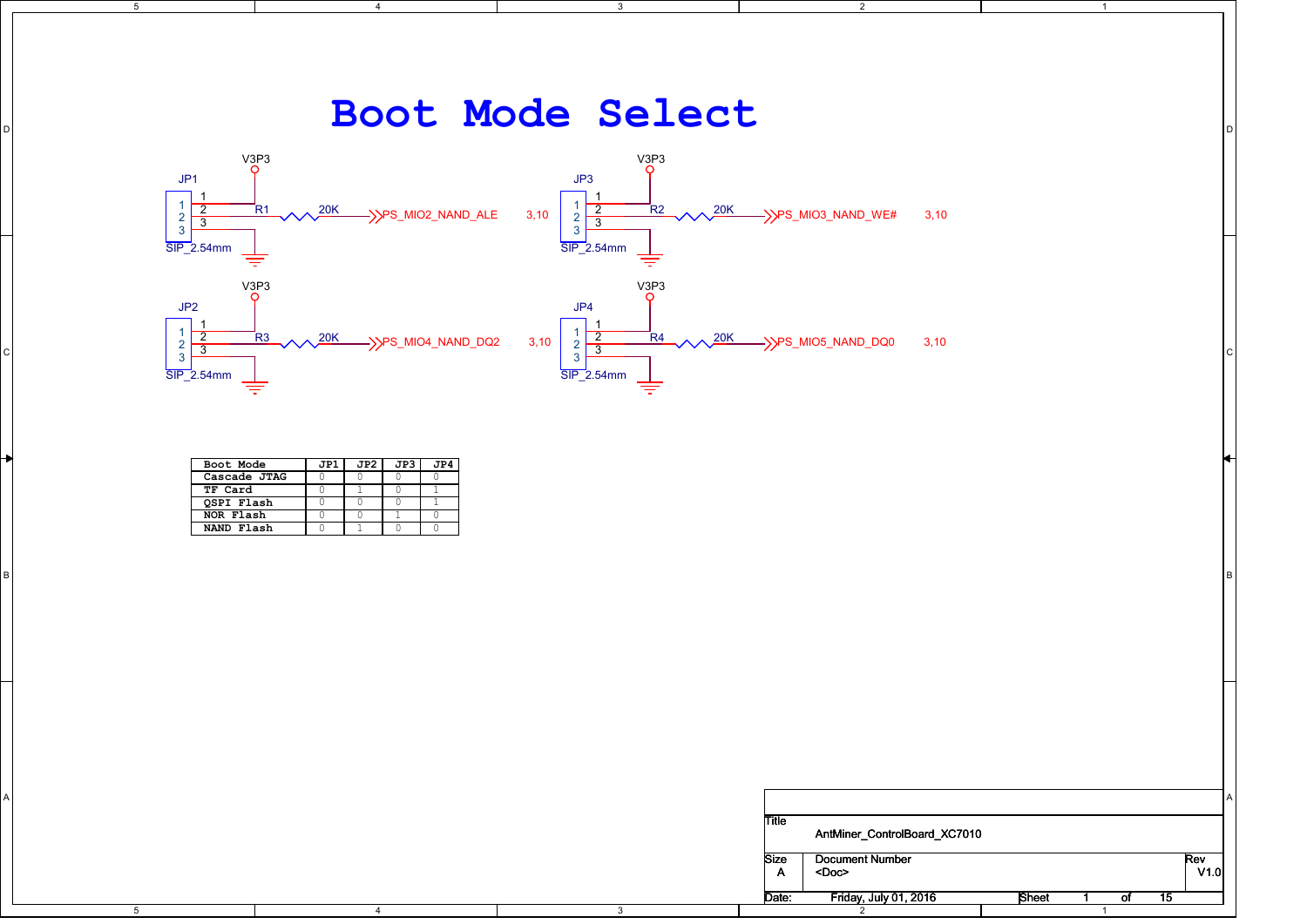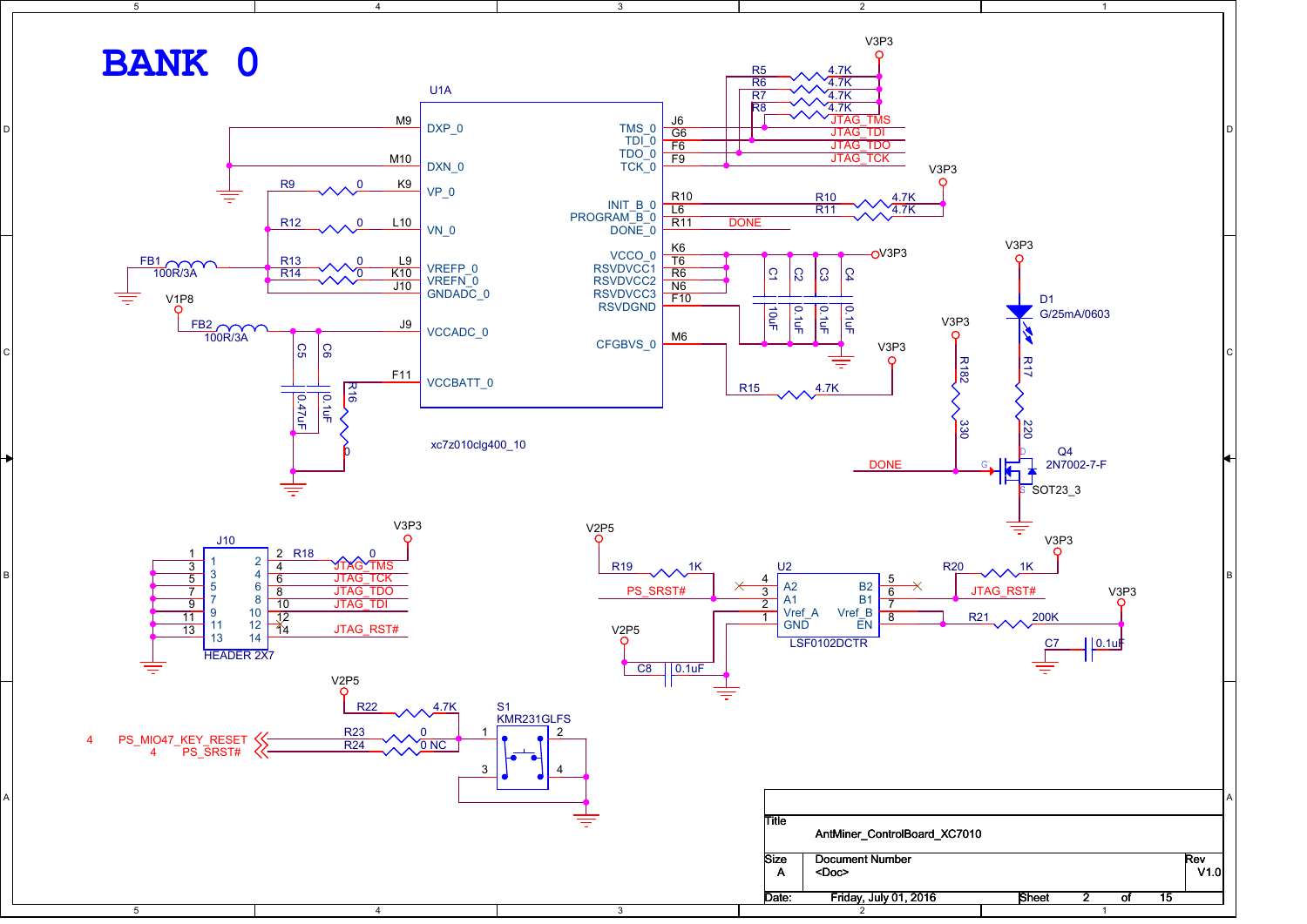## $\mathbf{BANK}$  500

2

1

3

5

4

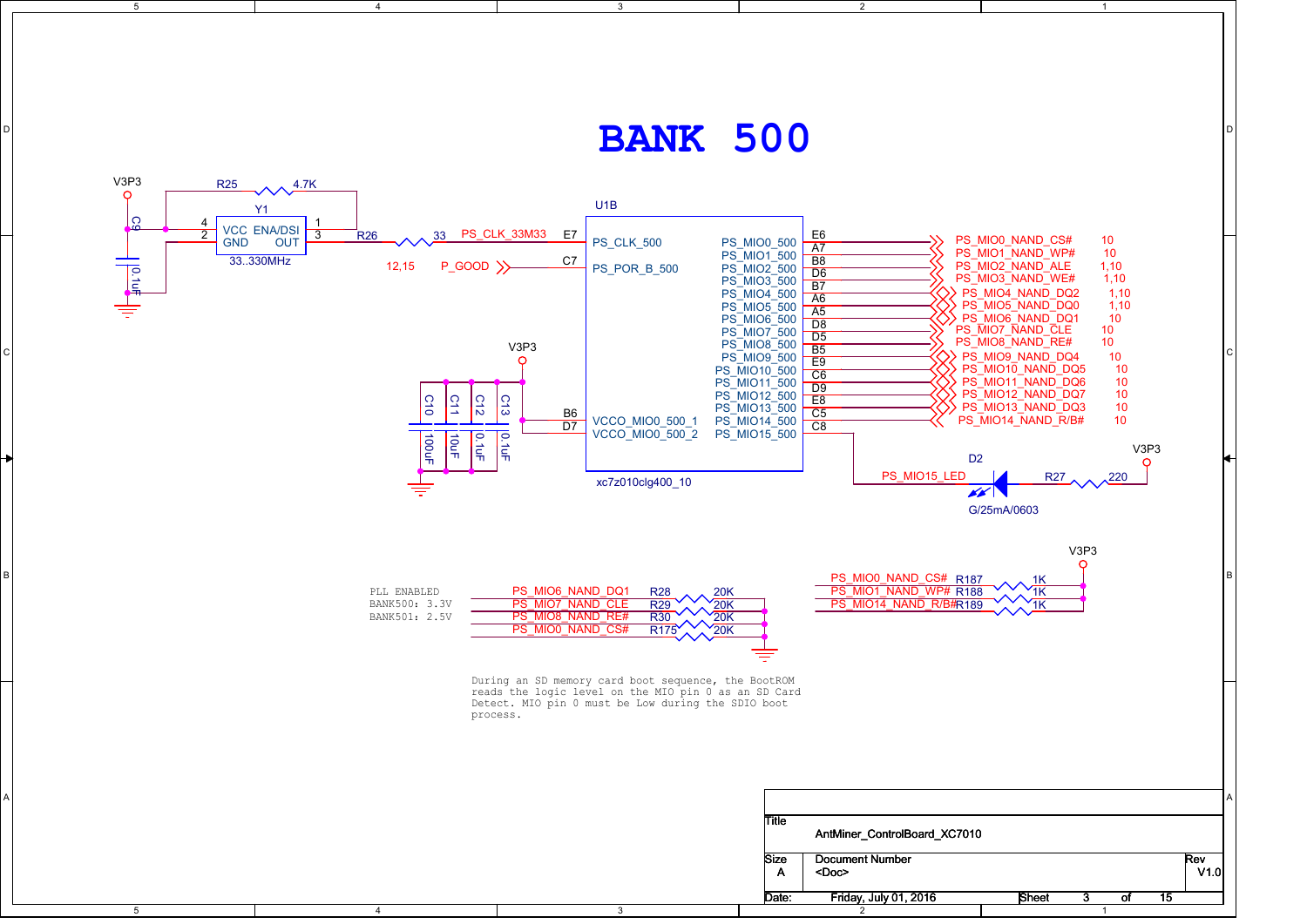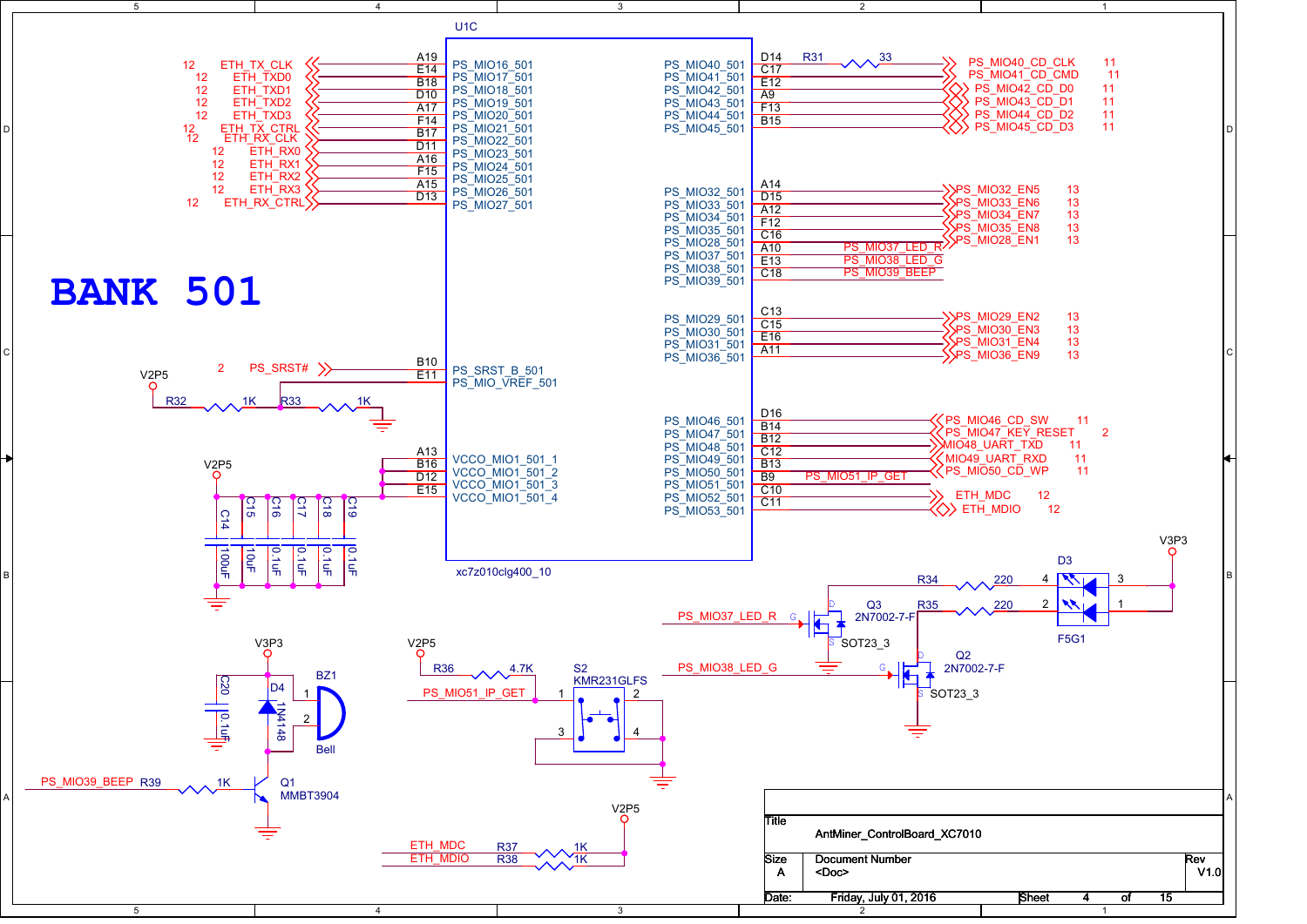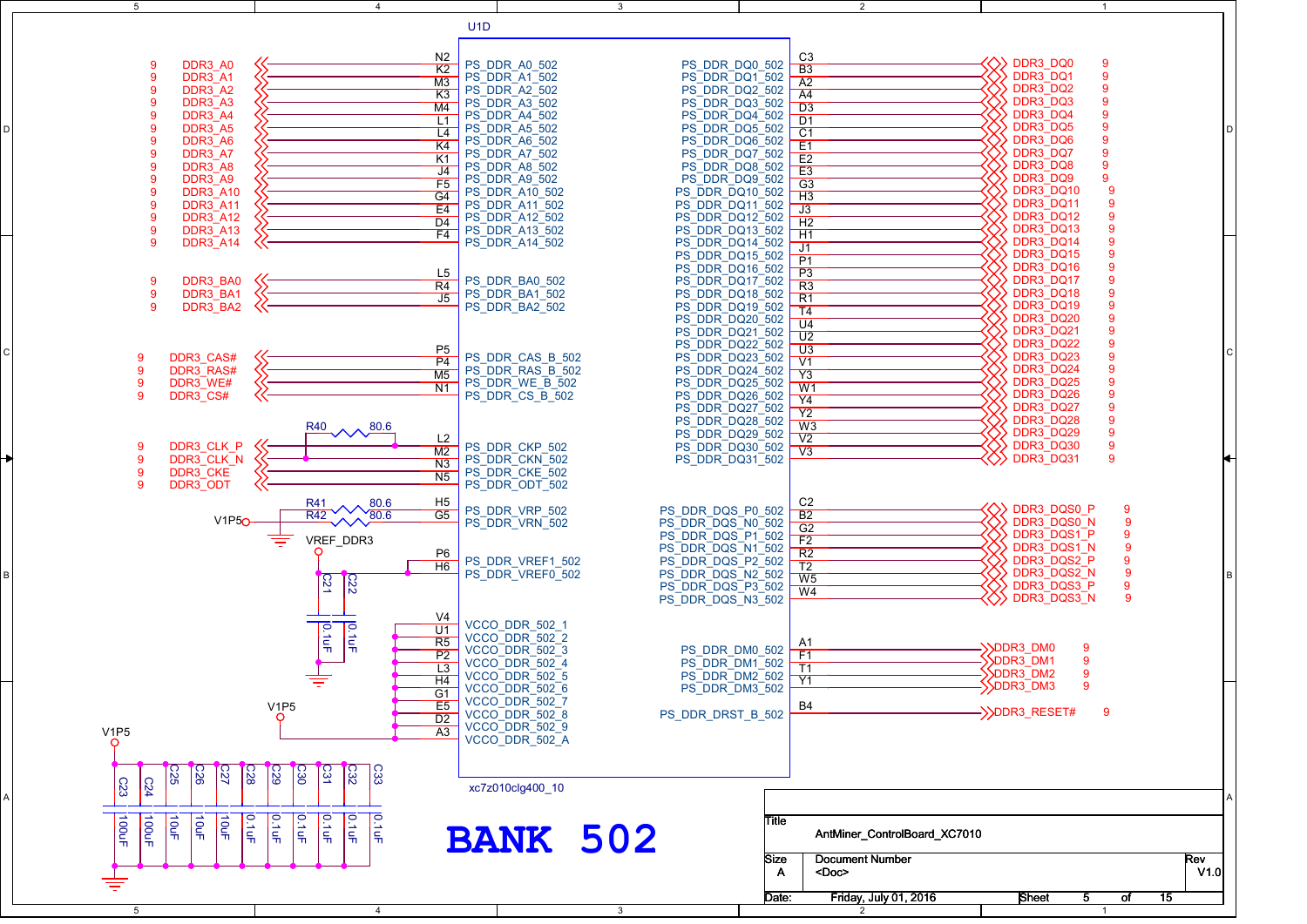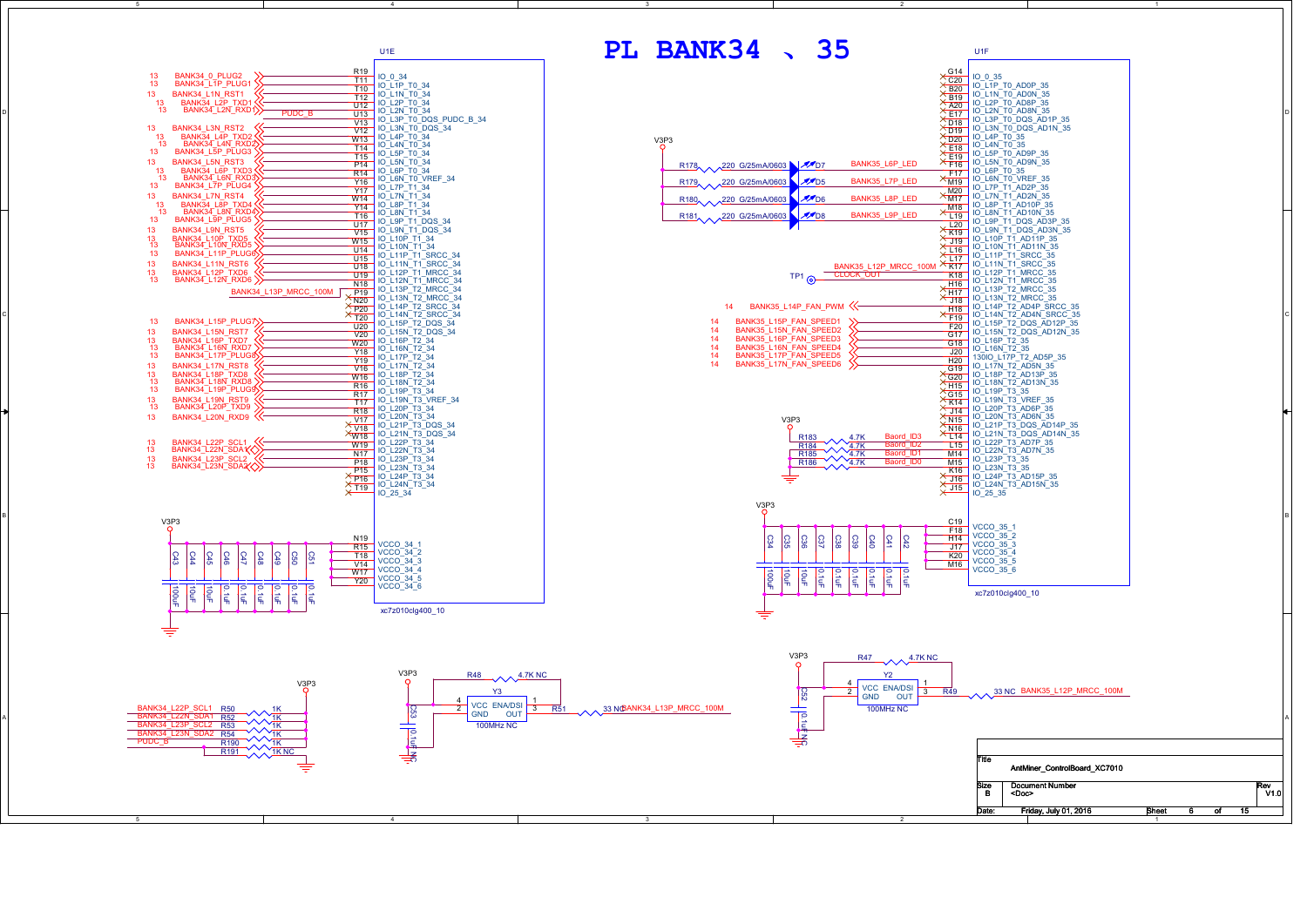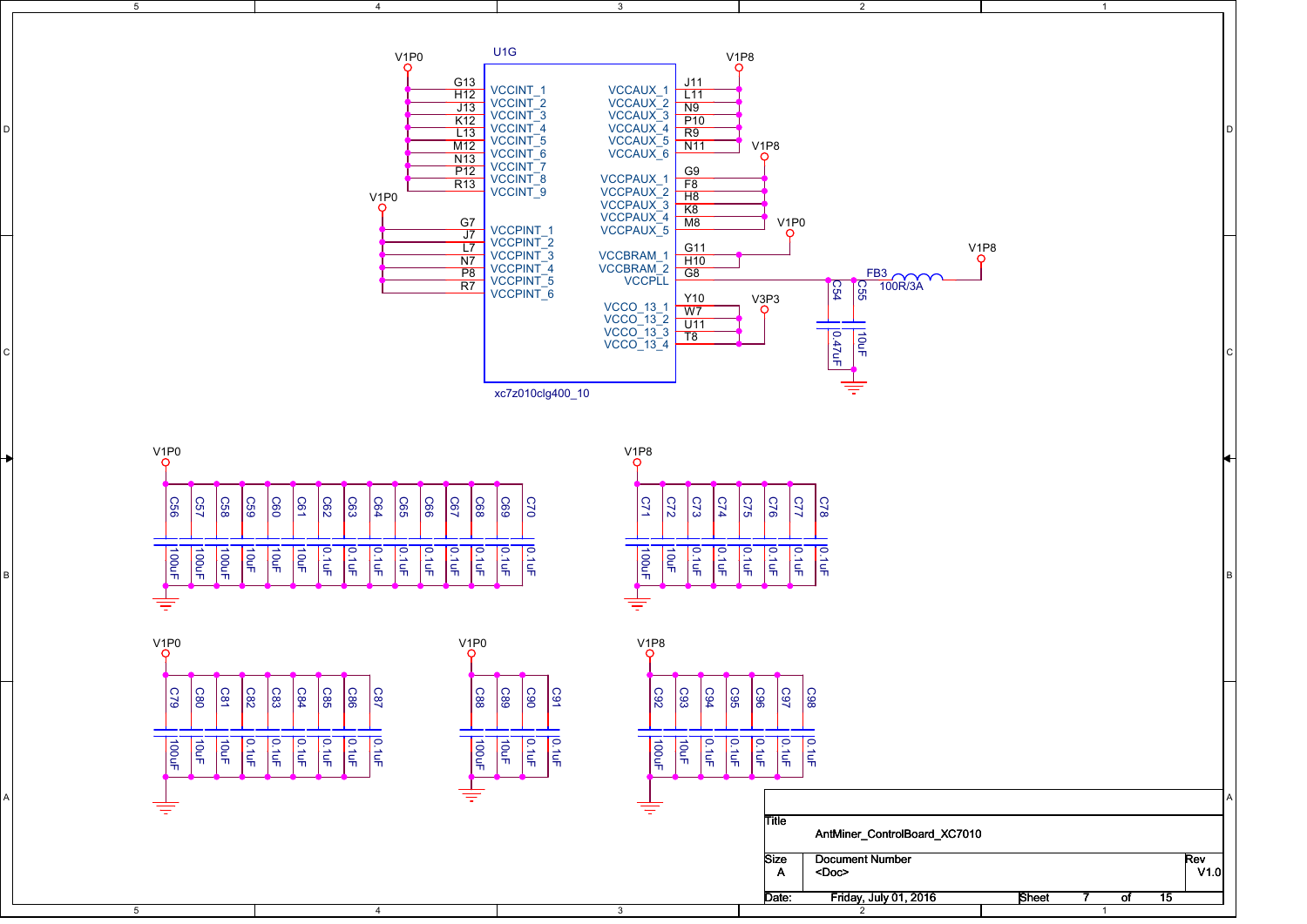| U1H<br>U1I<br>A8<br>A18<br>B1<br>$\begin{array}{r l l} \textbf{\textcolor{red}{\emph{LM1}}} & \textbf{\textcolor{red}{\emph{M1}}} \\ \hline \textbf{\textcolor{red}{\emph{M1}}} & \textbf{\textcolor{red}{\emph{M1}}} \\ \textbf{\textcolor{red}{\emph{M1}}} & \textbf{\textcolor{red}{\emph{M1}}} \\ \textbf{\textcolor{red}{\emph{M1}}} & \textbf{\textcolor{red}{\emph{M1}}} \\ \textbf{\textcolor{red}{\emph{N1}}} & \textbf{\textcolor{red}{\emph{N1}}} \\ \textbf{\textcolor{red}{\emph{N1}}} & \textbf{\textcolor{red}{\emph{R1}}} \\ \text$<br>GND_01<br>GND_03<br>GND_05<br>GND_05<br>GND_05<br>GND_06<br>GND_06<br>GND_11<br>GND_11<br>GND_15<br>GND_11<br>GND_11<br>GND_11<br>GND_15<br>GND_11<br>GND_11<br>GND_11<br>GND_11<br>GND_11<br>GND_11<br>GND_11<br>GND_11<br>GND_11<br>GND_15<br>GND_15<br>GND_11<br>GND_11<br>GND_11<br>GND_31<br>GND_33<br>GND_33<br>GND_33<br>GND_35<br>GND_38<br>GND_53<br>GND_44<br>GND_44<br>GND_44<br>GND_44<br>GND_44<br>GND_44<br>GND_44<br>GND_44<br>GND_44<br>GND_44<br>GND_44<br>GND_44<br>GND_44<br>GND_44<br>GND_44<br>GND_44<br>GND_44<br>GND_44<br>GND_44<br>GND_44<br>GND_44<br>$\begin{tabular}{c c} $\times$ & $\mathsf{V5} $\\ $\times$ & $\mathsf{NC}_{}$ & $\mathsf{NC}_{}$ \\ \hline $\times$ & $\mathsf{V7}$ & $\mathsf{NC}_{}$ & $\mathsf{O2}$ \\ $\times$ & $\mathsf{V7}_{}$ & $\mathsf{NC}_{}$ & $\mathsf{O3}$ \\ $\times$ & $\mathsf{V8}_{}$ & $\mathsf{NC}_{}$ & $\mathsf{O4}$ \\ $\times$ & $\mathsf{V7}_{}$ & $\mathsf{NC}_{}$ & $\mathsf{O6}$ \\ $\times$ & $\mathsf{V8}_{}$ & $\mathsf{NC}_{}$ & $\mathsf{O8}$ \\ $\times$ & $\mathsf{V8}_{}$ & $\mathsf{NC$<br>$\begin{array}{r} \text{W9} \rightarrow \\ \text{U9} \rightarrow \\ \text{W11} \rightarrow \\ \text{W11} \rightarrow \\ \text{V12} \rightarrow \\ \text{V13} \rightarrow \\ \text{V14} \rightarrow \\ \text{V15} \rightarrow \\ \text{V16} \rightarrow \\ \text{V6} \rightarrow \\ \text{W6} \rightarrow \\ \text{W6} \rightarrow \\ \end{array}$<br>NC_13<br>NC_14<br>NC_15<br>NC_15<br>NC_16<br>NC_17<br>NC_22<br>NC_22<br>NC_22<br>NC_22<br>NC_22<br>NC_22<br>NC_22<br>NC_22<br>NC_22<br>NC_22<br>NC_22<br>NC_22<br>NC_22<br>$\overline{B11}$<br>$\frac{C4}{C14}$<br>K11<br>D17<br>E10<br>E20<br>F3<br>F7<br>G10<br>G12<br>G16<br>H7<br>H9<br>$\frac{+111}{+113}$<br>xc7z010clg400_10<br>$\frac{113}{\sqrt{12}}$ $\frac{112}{\sqrt{12}}$ $\frac{112}{\sqrt{12}}$ $\frac{112}{\sqrt{12}}$ $\frac{112}{\sqrt{12}}$ $\frac{112}{\sqrt{12}}$ $\frac{112}{\sqrt{12}}$<br>$\frac{18}{112}$<br>专<br>₹<br>xc7z010clg400_10 |  | -4 |  |  |      |
|--------------------------------------------------------------------------------------------------------------------------------------------------------------------------------------------------------------------------------------------------------------------------------------------------------------------------------------------------------------------------------------------------------------------------------------------------------------------------------------------------------------------------------------------------------------------------------------------------------------------------------------------------------------------------------------------------------------------------------------------------------------------------------------------------------------------------------------------------------------------------------------------------------------------------------------------------------------------------------------------------------------------------------------------------------------------------------------------------------------------------------------------------------------------------------------------------------------------------------------------------------------------------------------------------------------------------------------------------------------------------------------------------------------------------------------------------------------------------------------------------------------------------------------------------------------------------------------------------------------------------------------------------------------------------------------------------------------------------------------------------------------------------------------------------------------------------------------------------------------------------------------------------------------------------------------------------------------------------------------------------------------------------------------------------------------------------------------------------------------------------------------------------------------------------------------------------------------------------------------------------------------------------------------------------------------------------------------------------------------------------------------------------------------------------------------------------------------------------------------------------------------------------------------------------------------|--|----|--|--|------|
|                                                                                                                                                                                                                                                                                                                                                                                                                                                                                                                                                                                                                                                                                                                                                                                                                                                                                                                                                                                                                                                                                                                                                                                                                                                                                                                                                                                                                                                                                                                                                                                                                                                                                                                                                                                                                                                                                                                                                                                                                                                                                                                                                                                                                                                                                                                                                                                                                                                                                                                                                              |  |    |  |  |      |
| Title<br>AntMiner_ControlBoard_XC7010<br><b>Document Number</b><br>Rev<br>Size<br>$\mathbf{A}$<br><doc><br/>Friday, July 01, 2016<br/>Date:<br/>Sheet<br/>of<br/>- 15<br/>8.</doc>                                                                                                                                                                                                                                                                                                                                                                                                                                                                                                                                                                                                                                                                                                                                                                                                                                                                                                                                                                                                                                                                                                                                                                                                                                                                                                                                                                                                                                                                                                                                                                                                                                                                                                                                                                                                                                                                                                                                                                                                                                                                                                                                                                                                                                                                                                                                                                           |  |    |  |  | V1.0 |

 $\overline{\mathbf{3}}$ 

 $\overline{2}$ 

 $\overline{1}$ 

D

 $5\overline{)}$ 

 $\overline{4}$ 

C

B

A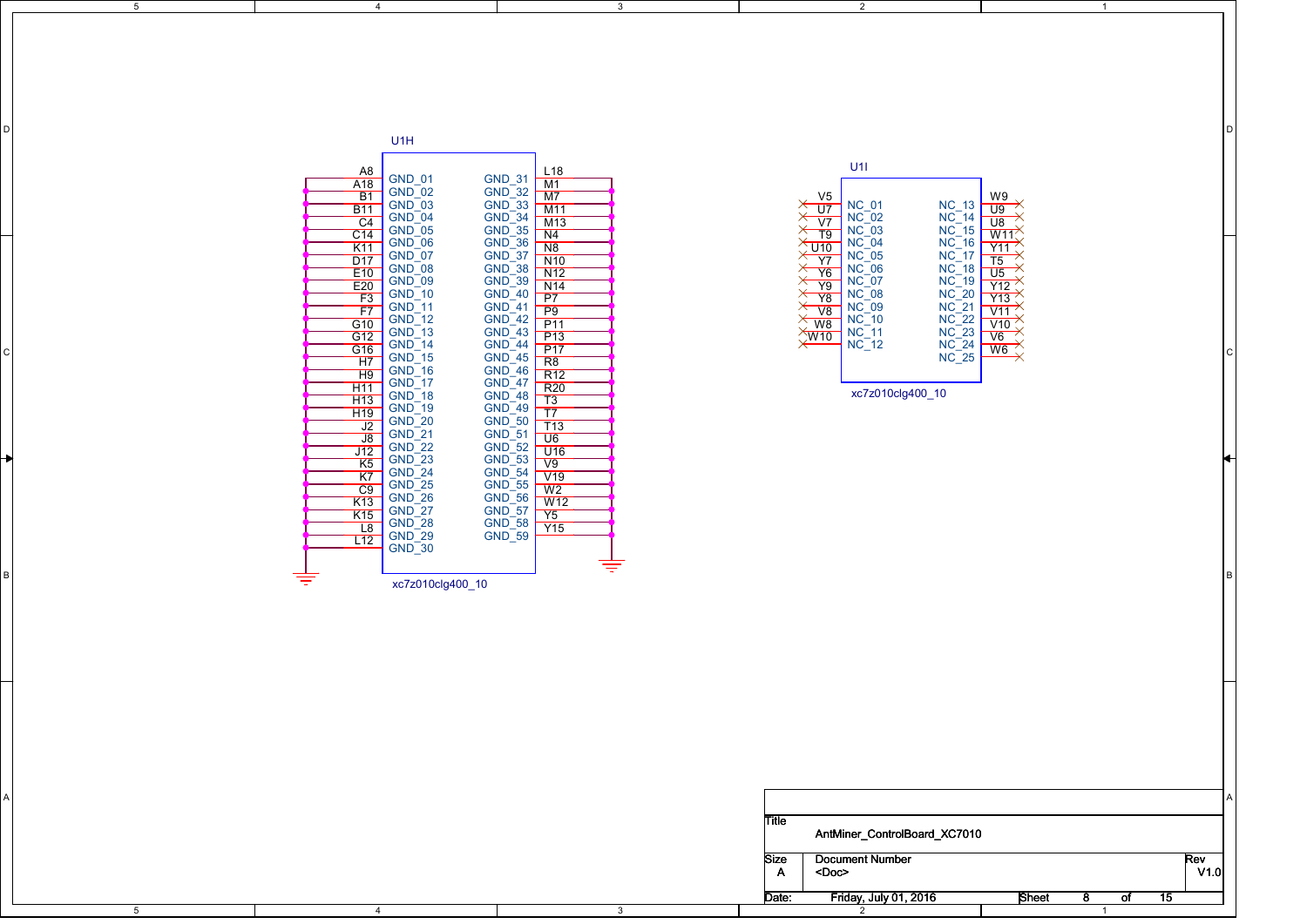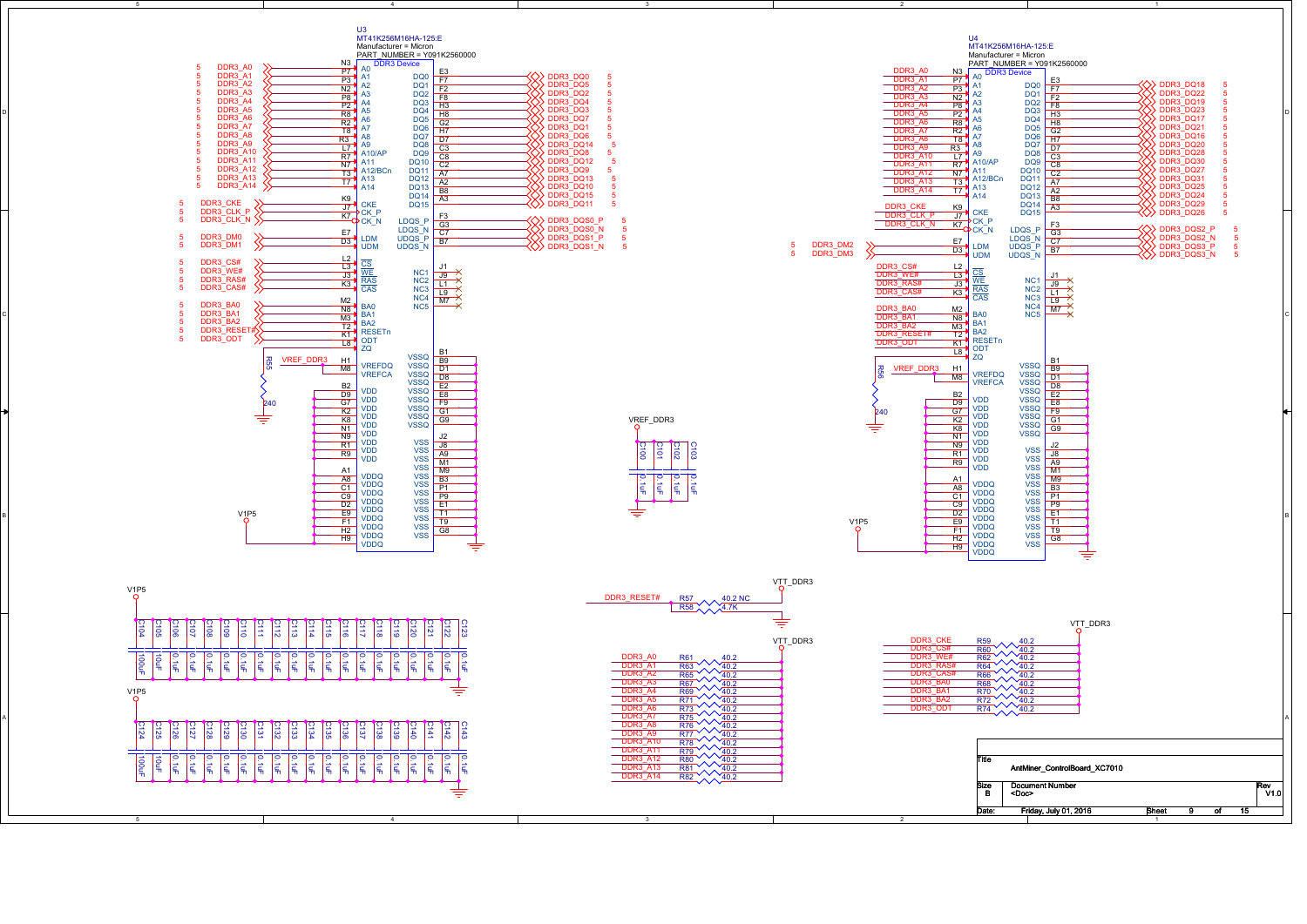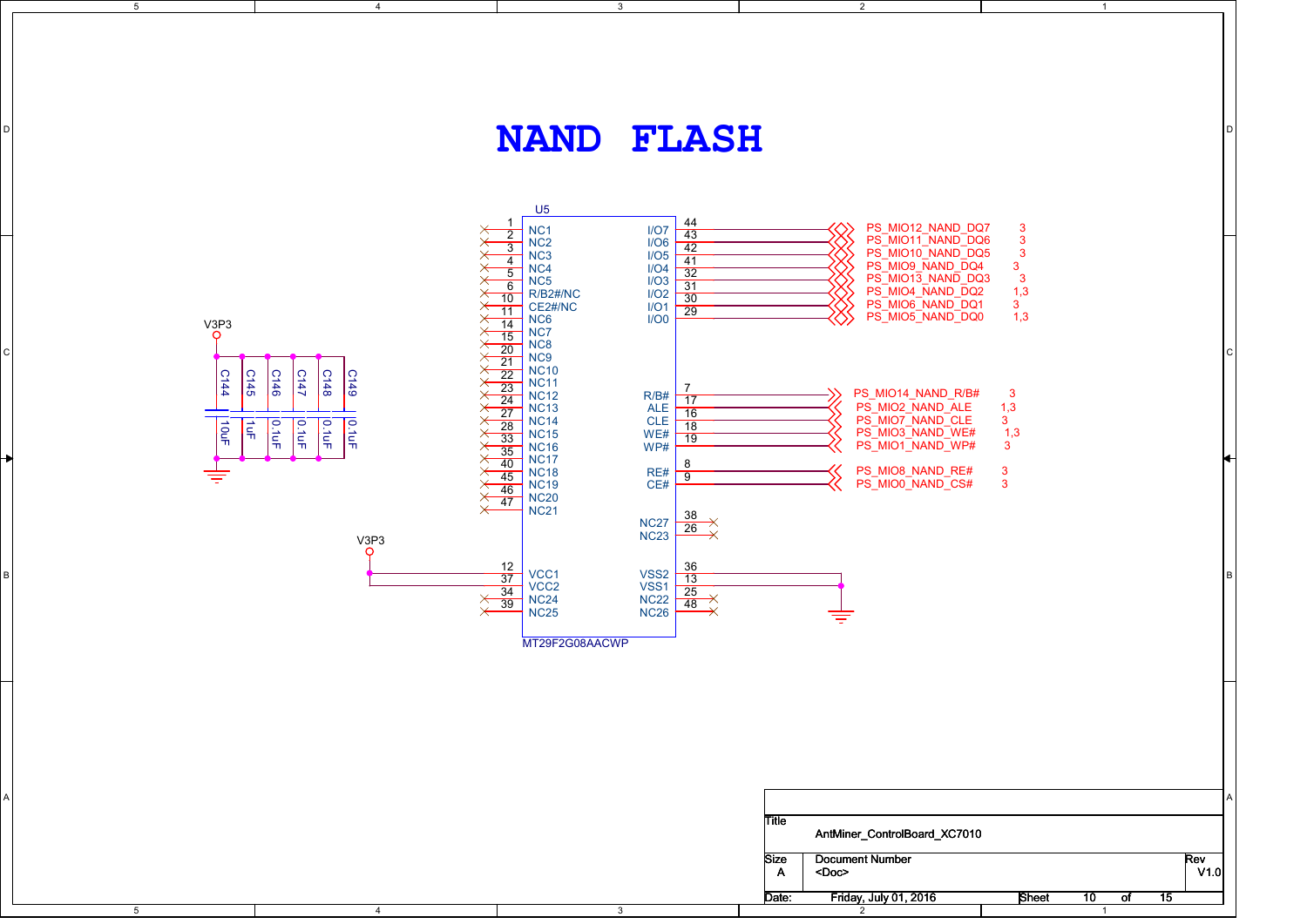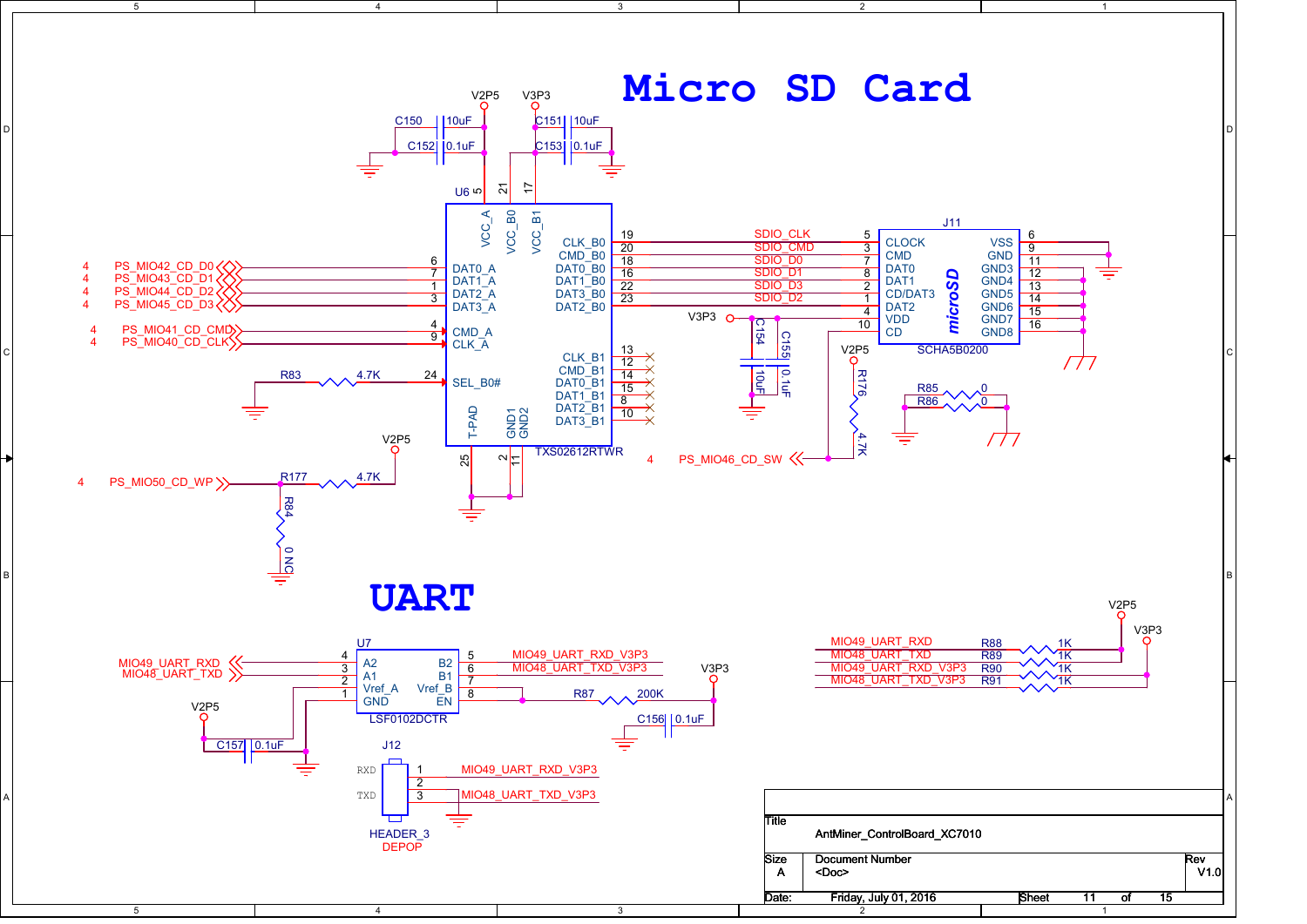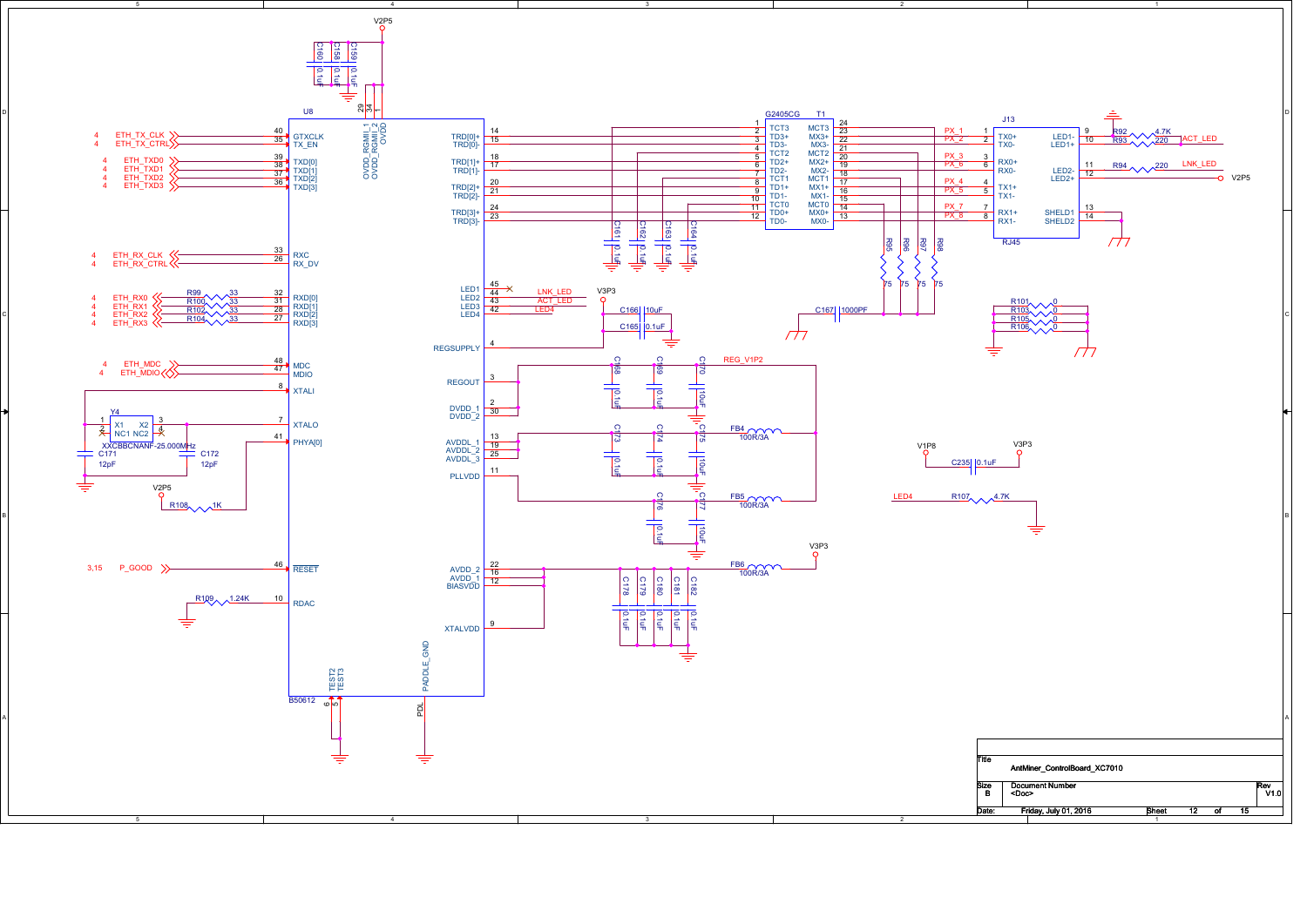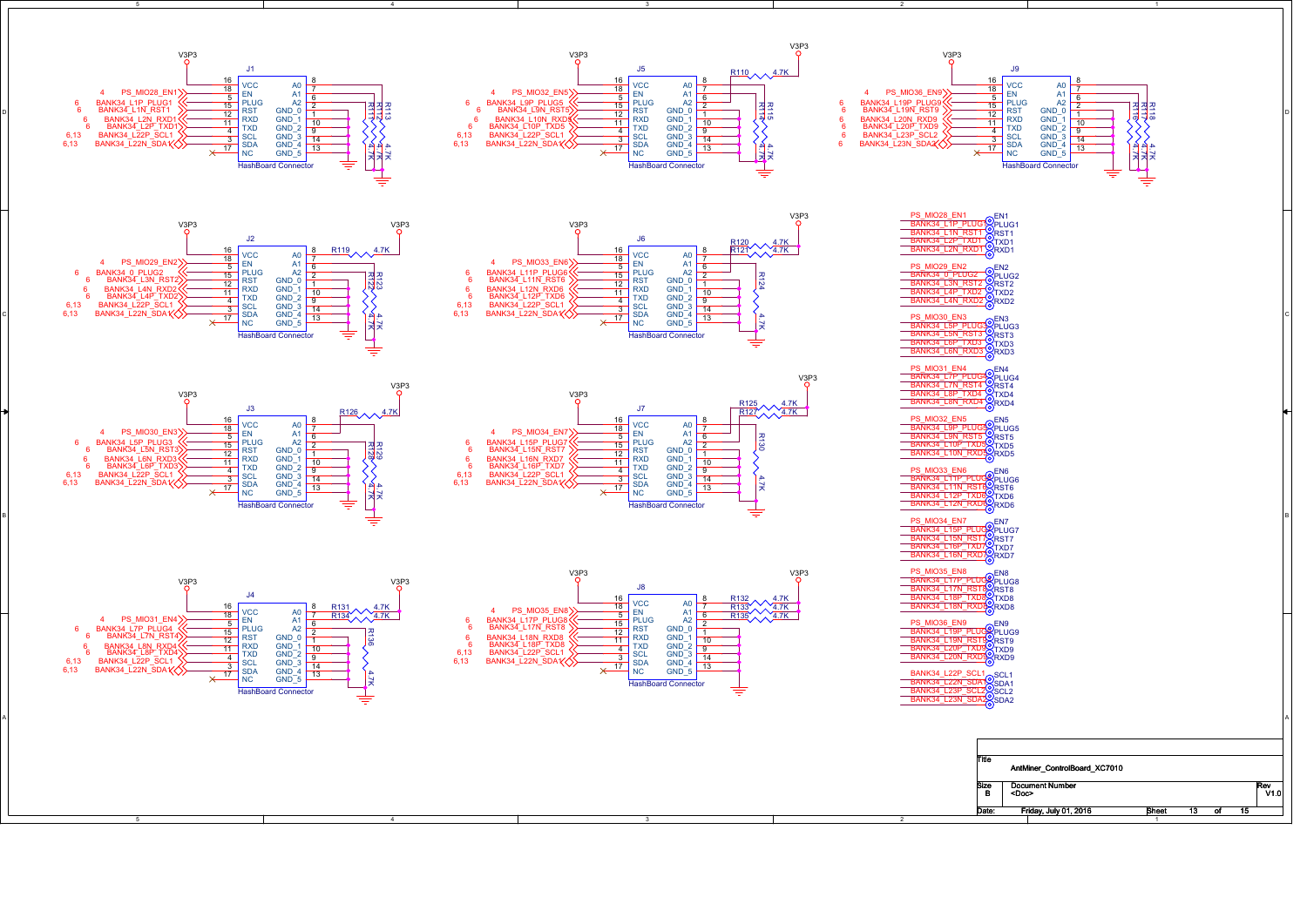